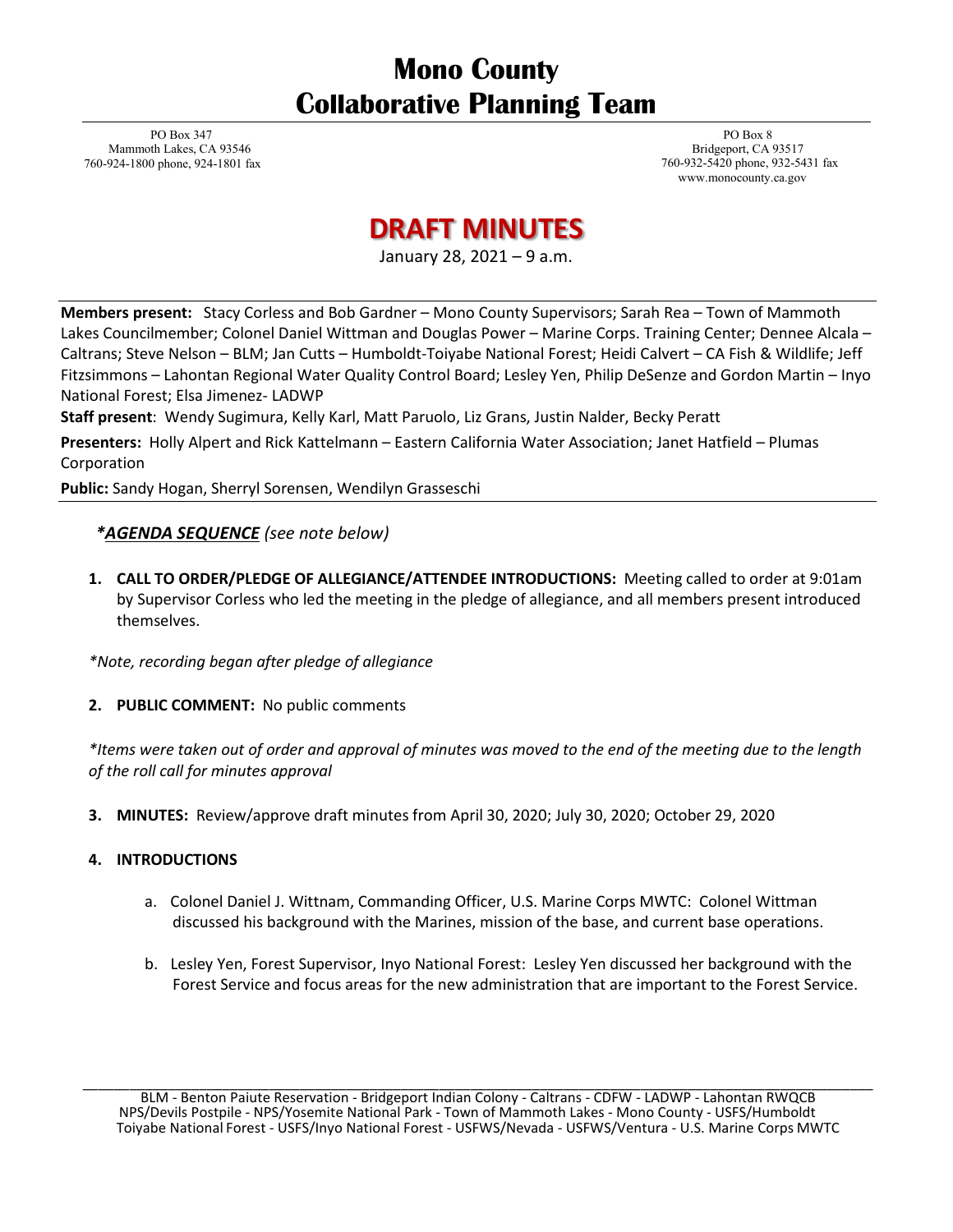#### **5. AGENCY ROUNDTABLE:** Agency planning issues and pending projects

- a. Steve Nelson/BLM: Discussed managing COVID and vaccinations, Great American Outdoor Act funding, section 368 corridor review and draft report, the designation of the scenic area in Mono County, and his thanks to those involved in this past fire season.
- b. Jeff Fitzsimmons/Lahontan Regional Water Quality Control Board: Discussed teleworking impacts, which have been minimal, staff continues to do their work.
- c. Jan Cutts/Humboldt-Toiyabe National Forest: Discussed the Bridgeport Winter Recreation area which now has good levels of snow, new staff members and the winter rec crew, housing of seasonal staff during COVID, working on summer staffing and other staffing updates, and projects including the Bi-State Sage Grouse project, the Forest Restoration Project and others. Also discussed the Great American Outdoor Act and hopes for funding for work on trailheads and other projects such as the Buckeye Hotsprings Project.
- d. Heidi Calvert/CA Fish and Wildlife: Discussed staff teleworking during COVID, fieldwork happening safely, and essential services operating with protections and plans for COVID. Also discussed new staff members and retirements. Regarding hatcheries – the NPDS permit from Lahanton is drafted, hatcheries impacted by the bacterial outbreak have been disinfected and are bringing eggs back, might be light the next year or two though. Discussed new regulations for inland trout, draft bighorn sheep management plan, and explained CDFW tribal liaisons and that she is now the tribal liaison for CDFW-6.
- e. Dennee Alcala/Caltrans: Snow plow operator was hit by avalanche and plunged into Walker River, fortunately only minor injuries and now getting the plow out of the river. Discussed road closures due to current snow conditions, and that the office is open to the public but majority of staff are still teleworking. Received approval from the Board of Supervisors for the SR 120 recission. Discussed upcoming meetings and the last ATP meeting, the Sustainable Communities Grant application, and comments being accepted on the stage management plan for the state highway system. Discussed project status updates including the pavement project in Benton and the Sonora Junction shoulder project.
- f. Philip DeSenze, Gordon Martin, Lesley Yen/Inyo National Forest: Rock Creek Snow Park is operating, Convict Lake also plans to reopen, both areas are looking to enhance duties and management in the year ahead. McGee Creek – anticipating sale of pack station. Grooming trails but may be delayed due to depth of snow, have new trail system out of the propane tank area being groomed by the Town and will see how it goes, working with the Town to answer Mammoth Mountain's development plan and how it impacts the forest and the private properties they have taken over. Great American Outdoors Act stuff coming up, in the initial stages of planning for Subpart C, the snow plan for the forest. Other projects coming up - will be doing a pilot program to corral wedding traffic and implement a permit system for wedding events and making decisions later in the year on how to manage those permits.
- g. Doug Power/Marine Corps Mountain Warfare Center: As a result of the avalanche shift workers are stuck at base or at home and discussed the impacts of that on the base and base operations. Battalion is currently on the mountain and training but snow is coming down so fast having a hard time keeping a trail open. When training at the base, soldiers aren't at base, they are up on the

BLM - Benton Paiute Reservation - Bridgeport Indian Colony - Caltrans - CDFW - LADWP - Lahontan RWQCB NPS/Devils Postpile - NPS/Yosemite National Park - Town of Mammoth Lakes - Mono County - USFS/Humboldt Toiyabe National Forest - USFS/Inyo National Forest - USFWS/Nevada - USFWS/Ventura - U.S. Marine Corps MWTC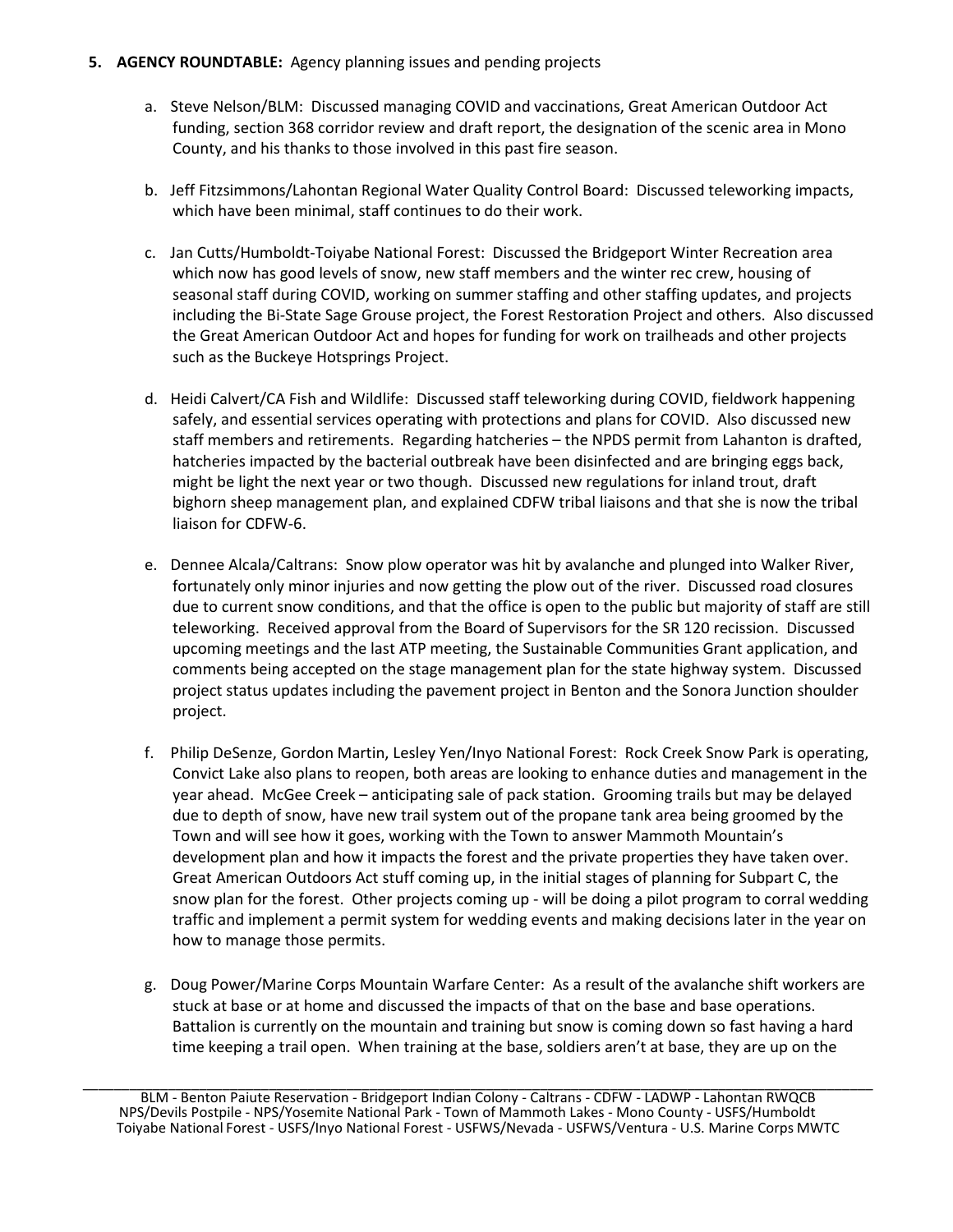mountain 24-7 and keeping a road open for them is a big deal.

- h. Sarah Rea/Town of Mammoth Lakes: The stay-at-home order was lifted so trying to navigate with lodging operators and Dr. Boo's health order. Have come to agreement that lodging can be at 70 percent of lodging with 24 hours in between. Commend Town staff on working with the community to come to this compromise. Will be working with restaurants next.
- i. Wendy Sugimura/Mono County Staff: Discussed the General Plan Amendment and the update to the Safety Element, and discussed development applications in process (which are more recreation oriented than in the past). Also discussed the Tri-Valley Groundwater Management District, Sustainable Groundwater Management Agency and the Owens Valley Groundwater Authority– still involved in groundwater management in the area. Sage Grouse - interagency effort to discuss management on LADWP lands.
- j. Bob Gardner/Mono County Board of Supervisors: Discussed upcoming Dispersed Camping Summit, meeting to discuss short term strategy for this season and long term strategy for policy and regulations.
- k. Stacy Corless/Mono County Board of Supervisors: Discussed the upcoming Eastern Sierra Interpretative Association meeting – Beth Pratt, wildlife conservation expert with NWF, will be presenting, and there will also be representations from the Wildlife Stewardship Team to discuss the 395 wildlife crossing and fundraising for the project. Also discussed upcoming racial equity trainings and working towards equity in everything we do as local government.

 *Break from 10:46 to 10:56*

#### **6. WILDFIRE UPDATE**

- a. Regional Forest and Wildfire Capacity Program (RFWCP) and the Inyo National Forest Eastern Sierra Climate and Communities Resilience Project (aka the Mammoth Donut)
	- i. Holly Alpert and Rick Kattelmann/Eastern California Water Association RFWCP: Discussed the RFWCP and the grant that ECWA received from SNC. The RFWCP is a new state program aiming to build capacity for wildfire resistance and ecosystem health. The grant covers all of Mono County and parts of Alpine and Inyo. Discussed how they want to build this capacity and goals. Have a set of projects ready to go if/when state funding is available, but let them know if there are any local projects they are not yet aware of.
	- ii. Janet Hatfield/Plumas Corporation ESCCRP (aka "the donut"): Discussed the Eastern Sierra Climate and Communities Resilience Project, including the area of the project, what's proposed, goals of landscape restoration, and the SNC grant timeline.
- b. Mountain View Fire Coordination, Recovery & Housing
	- i. Justin Nalder/Mono County Discussed the fire incident and recovery efforts, implementation of the emergency operations center, mission objectives and the three-stage approach to achieve those objectives. Phase 1 is complete and looking towards Phase 2 but the storm delayed that – will be 3 to 4 months of work once the ground is uncovered. Also discussed funding for housing for those displaced by the fire and have come up with an intermediate housing plan, and cost recovery.